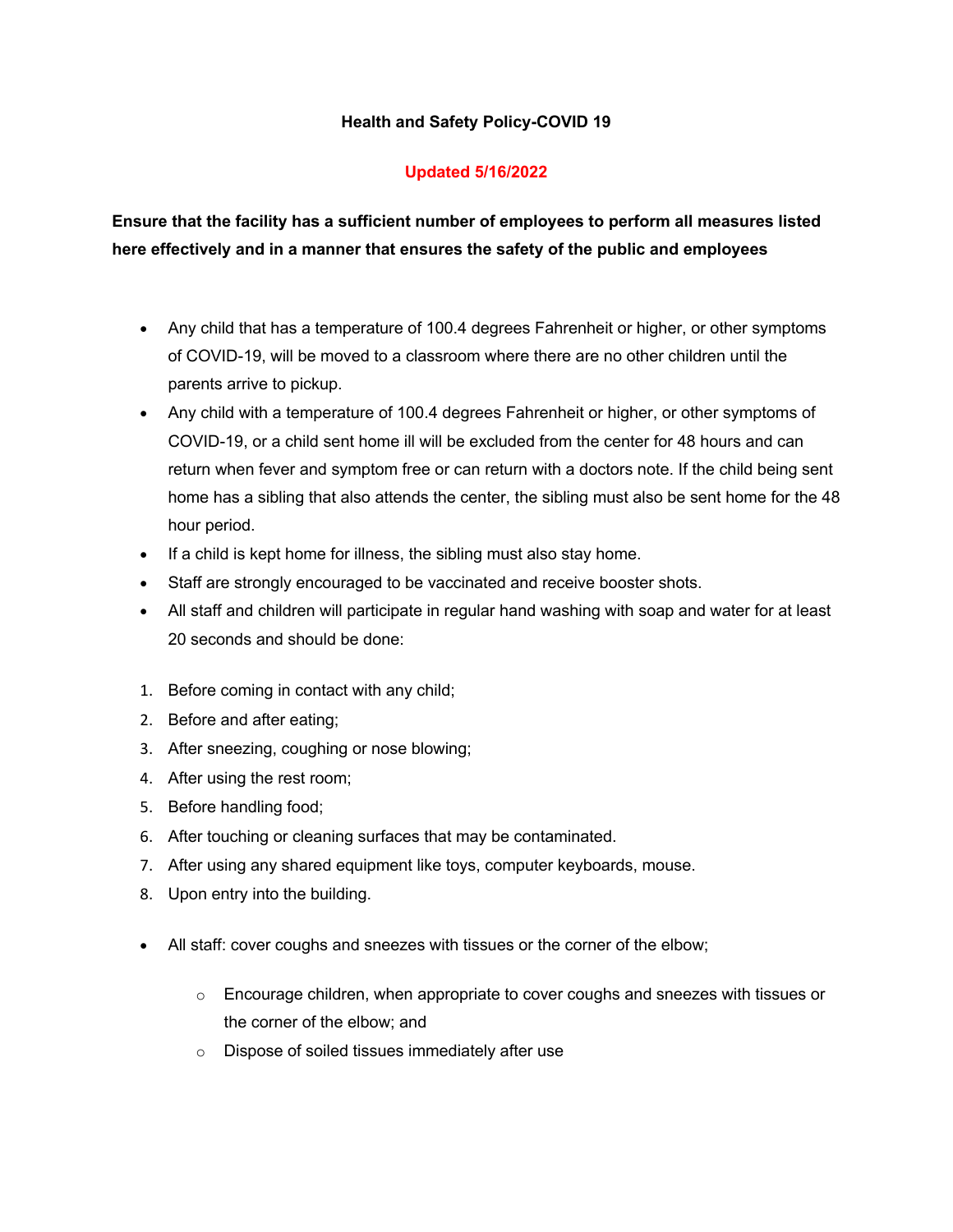## **Cleaning/Sanitizing**

- Routinely clean, sanitize, and disinfect surfaces and objects that are frequently touched, especially toys.
- Cleaning objects/surfaces not ordinarily cleaned daily such as: doorknobs, light switches, classroom sink handles, countertops, nap pads, toilet training potties, desks, chairs, cubbies, and playground structures. Use the bleach/water solution.
- If a sick employee or child is suspected or confirmed to have COVID-19, follow the CDC cleaning and disinfection recommendations.

## **Masks or Cloth Face Coverings Required**

- Each employee shall have the option to wear a mask or other cloth material that covers his or her mouth and nose while in close contact with an unvaccinated child.
- Each child in the preschool classroom has the option to wear a mask or other cloth material that covers his or her mouth and nose while in the center. Masks are no longer required. If a family chooses to have their child wear a mask, the teachers and staff will encourage the child to do so.
	- When children remove their masks, they will be placed in a pocket chart that is labeled with the child's name
	- Upon removal and prior to putting on of the masks, children will wash their hands with soap and water or use hand sanitizer with adult supervision.

# **Drop off and Pick Up for Parents/Guardians**

• Parents or guardians who are fully vaccinated are not required to wear a mask during drop off or pick up. All unvaccinated parents/guardians are still required to wear face masks inside the building.

#### **Guidelines if an Employee is Exposed to or Diagnosed with COVID-19**

• Employees who have symptoms (i.e., fever, cough, or shortness of breath) should notify their supervisor and stay home.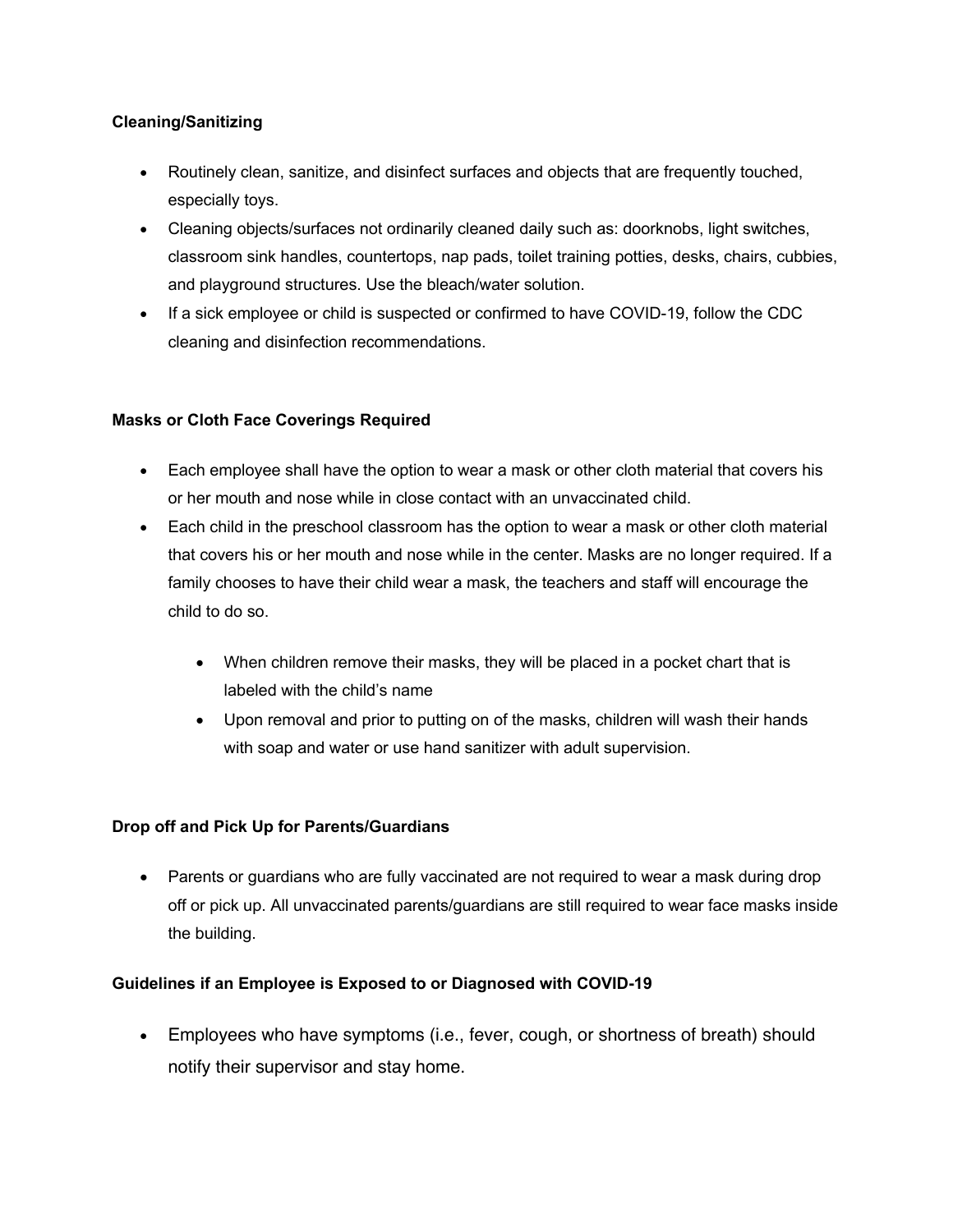- Sick employees should follow CDC-recommended steps. Employees should not return to work until the criteria to discontinue home isolation are met, in consultation with healthcare providers and state and local health departments.
- Employees who are well but who have a sick family member at home with COVID-19 should notify their supervisor and follow CDC recommended precautions.

#### **If an employee is confirmed to have COVID-19 infection, employers should:**

- 1. Inform fellow employees of their possible exposure to COVID-19 in the workplace but maintain confidentiality as required by the Americans with Disabilities Act (ADA). The fellow employees should then self-monitor for symptoms (i.e., fever, cough, or shortness of breath).
- 2. Ventilate areas visited by that individual.
- 3. Clean and disinfect all impacted spaces, especially commonly used rooms and shared equipment.
- Employees should not return to work until the criteria to end home isolation is met as instructed in consultation with healthcare providers and state and local health departments.

# **Guidelines for unvaccinated employees who had close contact with a person with symptoms of COVID 19 or has close contact with a person who has been diagnosed with COVID-19**

- Do not go to work.
- Notify your supervisor.
- Isolate yourself from the rest of the people in your home.
- Consult your healthcare provider.
- Practice home isolation as recommended by your health care provider.

# **Guidelines for vaccinated employees who had close contact with a person with symptoms of COVID 19 or has close contact with a person who has been diagnosed with COVID-19**

- If employee is asymptomatic, they may come to work.
- If employee develops symptoms, they must notify their supervisor and stay home.

#### **Guidelines if a Child is Exposed to or Diagnosed with COVID-19**